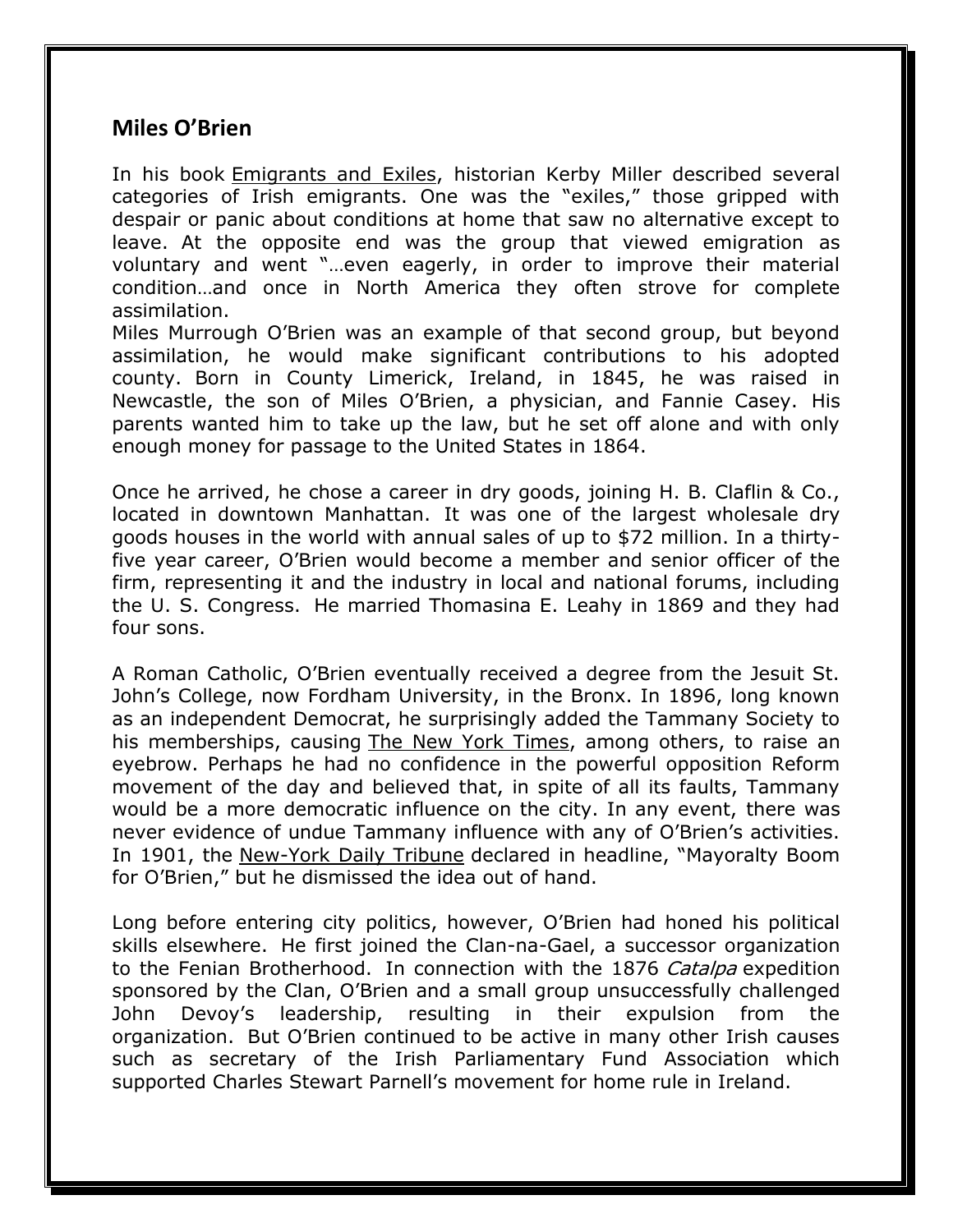Public service eventually beckoned O'Brien, a natural call given his increasing prominence. William R. Grace, New York's first Irish born Mayor (considered a reformer and anti-Tammany) appointed O'Brien to the city's board of education in 1885. He would serve on the board for fifteen years. An energetic member, he championed, for instance, an enormously successful free adult lecture program. When he was up for reappointment in 1891, The New York Times editorialized, "Of the rest, if the Mayor should refuse to reappoint any of them, only Commissioners Sanger and O'Brien would be serious losses to the board…he [O'Brien] was one of the most attentive and hard-working members of the board. To his enthusiastic support is due the present excellent organization of the evening school system, and his fight against the patronage abuses of the ward Trustees, and in favor of civil service reform principles in the appointment of teachers are further evidences of the intelligence and independence with which he served in the board."

He favored and fought for the expansion of free education through high school, challenging many of his social peers, who saw no need to educate the masses above their station, or to exceed "…the proper limits of education." Universal education and the right to a free education were not yet taken for granted. Prior to 1897, most public school students wishing to continue their learning after eighth grade had to seek private alternatives.

In 1900, O'Brien was elected first to the presidency of the Manhattan and Bronx board and then, by his fellow commissioners, President of the [Central] Board of Education, the second person to hold the new post and the first Irish born. He was re-elected in 1901. These years were filled with the seemingly intractable problems and obligatory rancor that have continued within the City's education system, whatever its administrative structure at any particular moment. By 1900, the schools' attendance register had jumped to 420,000 from 268,000 in 1880. This growth rate would continue for another thirty years before leveling off, and trying to keep pace with it was a daunting task for any system.

He spoke out on overcrowded classrooms, "I wish the time were at hand when we could limit the number of pupils in the classroom to forty-five. No teacher can do justice to sixty children. The individuality of the teacher is lost in these large classes and the best results cannot possibly follow. It is those who need instruction the most who suffer." An experiment of free baths in public schools was initiated by O'Brien.

Displaying impressive objectivity, he denounced any diversion of public school funds to private or parochial schools. He saw public schools as the answer to assimilation and success, of which he obviously approved. This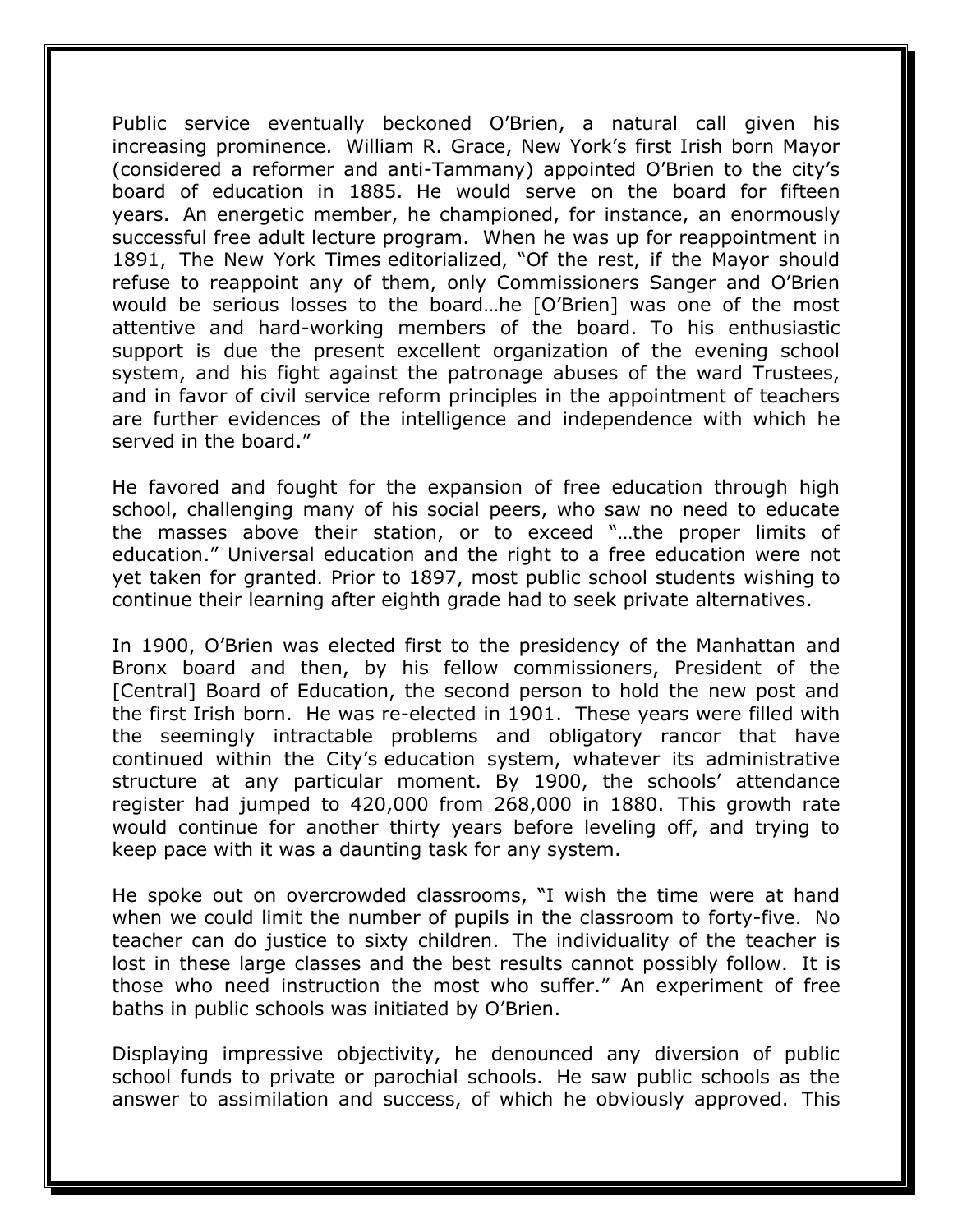view of public funds only for public education clashed with his own Church's belief. It was, after all, still the day when Catholic priests could deny absolution to parents who did not send their children to parochial school.

He forcibly argued for increasing the school budget. When at a public hearing one city official declared, "I submit that it will be impossible for this city ever to keep all its children in school houses unless other important city improvements are abandoned," O'Brien vigorously responded, "Of what avail are public improvements if our children are not educated?"

During his tenure, O'Brien was frequently attacked by the newspapers, parents, teachers, administrators, the reformers and Tammany. He even had to fend off criticism from his peers in the private sector when overall school expenses were criticized by the city's Merchants' Association. That was the nature of the position and the system. His public service career, no doubt, included mistakes, but the overall record reveals a man in step with the times, with an eye toward the future and an appreciation of the past.

In 1901, a revised charter (the instrument by which the city operated) came into effect, providing for still another new central board, revival of local boards (with minimal power) and a centralized professional staff with virtually complete operating authority. This new structure would survive for the next seventy years. Referring to the state legislature, O'Brien reflected, "a lot of men who have no possible conception of the needs of New York schools get together, and the result is legislation as is exemplified here. Just think of it, here we have a school population larger than the population of a whole county in the State, larger even than the population of a dozen states and territories that might be named, and men who have not the faintest conception of what they are doing want to legislate for us. Why, a large number of those Senators would not be able to go through the charter and explain its clauses."

Following his retirement from Clafin's and 1902 resignation from the school board, O'Brien engaged in various other business enterprises and civic pursuits. On December 22<sup>nd</sup>, 1910, he died at age 65, at his Manhattan home.

Miles O'Brien was one of millions of Irish immigrants who came to the United States in the nineteenth century. An extraordinary number met the challenge of a new life here and contributed to the greatness of the country as we now know it. O'Brien was not unique, but he demonstrated the best of what an immigrant could bring to and do in a new land. Kerby Miller wrote "…emigration ideally demanded all the features or virtues of 'action' individual initiative, personal responsibility, independence from traditional